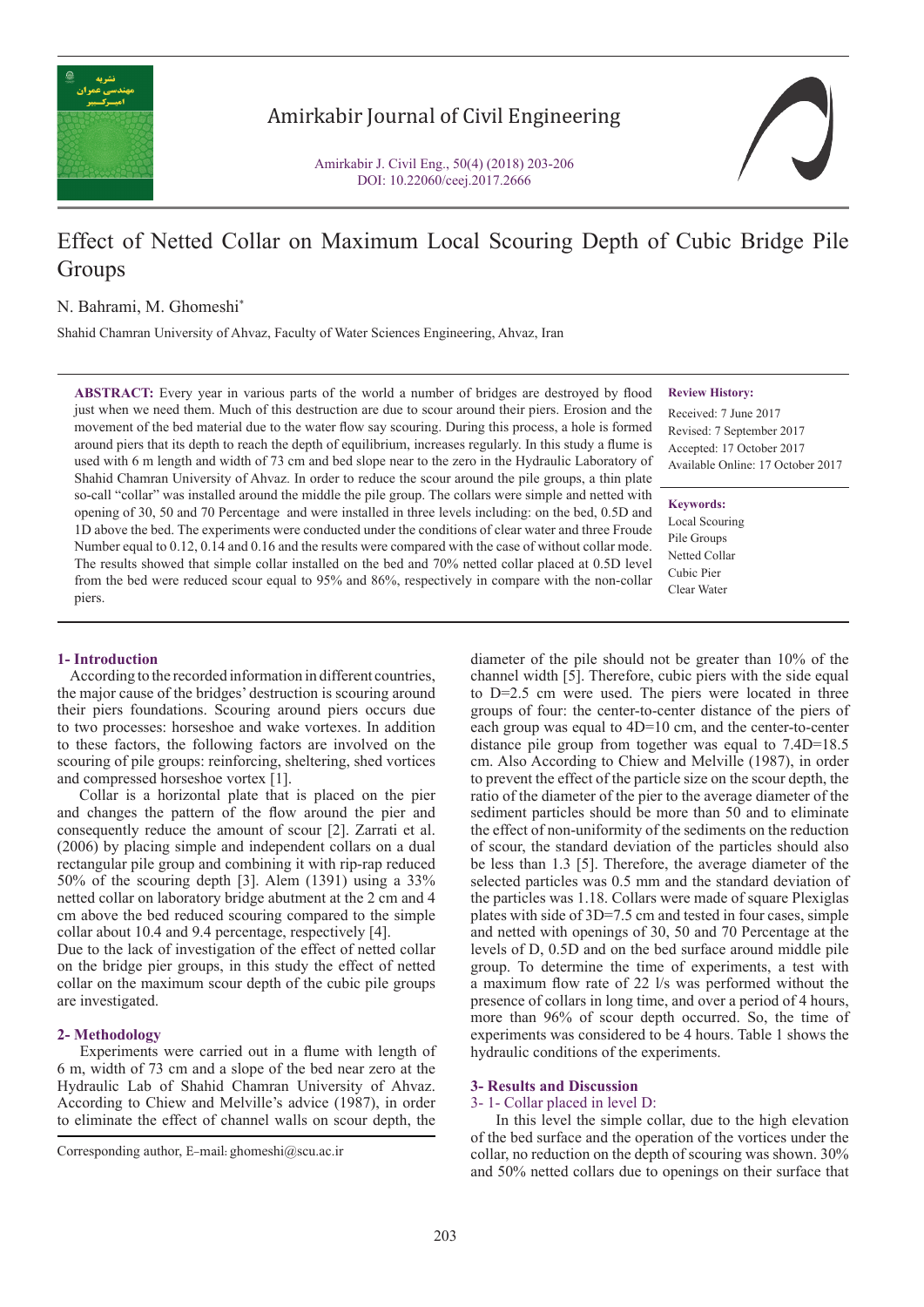made turbulence of the boundary layer around the collar and weakening of the horseshoe vortices around the piers were reduced the maximum scour depth of the front pier about 22% and 24% respectively. The 70% netted collar, due to greater openings than other collars at the same level, succeeded in weakening the vortices created around the piers and reduced the maximum scour depth of the first pier about 49%. In Figure 1a the longitudinal profile of the scour around middle piel group is shown.

#### **Table 1. Hydraulic conditions of the experiments**

| Re    | Y(m) | Fr   | V/V  | (m/s) | (m/s) | Q(1/s) |
|-------|------|------|------|-------|-------|--------|
| 30000 | 0.15 | 0.16 | 0.77 | 0.26  | 02    | 22     |
| 25500 | 0.15 | 0.14 | 0.65 | 0.26  | 0.17  | 19     |
| 22500 | 0.15 | 012  | 0.58 | 0.26  | 0.15  | 16     |

#### 3- 2- Collar placed in level 0.5D:

 In the Froude Number of 0.16 the simple collar in level D, due to the less space below the collar for the operation of vortices, the scour depth was decreased. The 50% netted collar, due to flow through its openings, reduced the pier scour about 35% similar to simple collar. The 30% netted collar at this level reduced the depth of scour about 54% due to lower vortices passing through its openings. The 70% netted collar with the full development of the boundary layer around itself had the greatest effect on reducing the depth of the first pier among the netted collars with a yield of 86%. Also other piers of this pile group showed the lowest scour depth among all experiments. Figure 1b shows the longitudinal profile of scouring. On the Froude Number of 0.14 all collars with a 56% reduction in the depth of scouring of the front pier were acted similarly. On the Froude Number of 0.12, none of the collars was effective in reducing the scour depth of the front pier, and only 70% netted collar reduced the scour depth of the first pier by 33% and the other piers of the middle pier group did not show any scouring.

#### 3- 3- Collar placed in bed surface:

 Simple collar on the bed level showed the best performance in reducing scour depth with 95% efficiency.. In this level all collars have shown the same results close to each other and only the 50% netted collar has less efficiency than the other collars. In result the 30% netted collar is due to less flow through its openings with 84% efficiency, after the 70% netted collar in the level of 0.5D, had the greatest effect on reducing the scour depth of the first pier among netted collars. In Figure 1c the longitudinal profile of the scour of middle pier group is shown.

 Table 2 shows the scour decreasing percentage of the first pier for collars at different levels and Froude Numbers.



**Figure 1. Longitudinal profile of scour middle pile group for collars with different openings and Froude number of 0.16: (a) level D, (b) level 0.5D and (c) bed surface**

| Table 2. Scouring depth decreasing percentage of the first pier |
|-----------------------------------------------------------------|
| with the presence of collars at different levels                |

| Scouring decrease percentage relative<br>to the non-Collar mode |      |       |        |                |  |
|-----------------------------------------------------------------|------|-------|--------|----------------|--|
| Froude Number                                                   |      |       | collar | Type of collar |  |
| 0.12                                                            | 0.14 | 0.16  | level  |                |  |
|                                                                 |      | $-3*$ | D      |                |  |
| $-108$                                                          | 56   | 35    | 0.5D   | $0\%$ (Simple) |  |
|                                                                 |      | 95    | 0      |                |  |
|                                                                 |      | 22    | D      |                |  |
| $-75$                                                           | 56   | 54    | 0.5D   | 30%            |  |
|                                                                 |      | 84    | 0      |                |  |
|                                                                 |      | 24    | D      |                |  |
| -83                                                             | 56   | 35    | 0.5D   | 50%            |  |
|                                                                 |      | 70    | 0      |                |  |
|                                                                 |      | 49    | D      |                |  |
| 33                                                              | 56   | 86    | 0.5D   | 70%            |  |
|                                                                 |      | 78    | 0      |                |  |

\* Negative percentages show an increase in the depth of scour